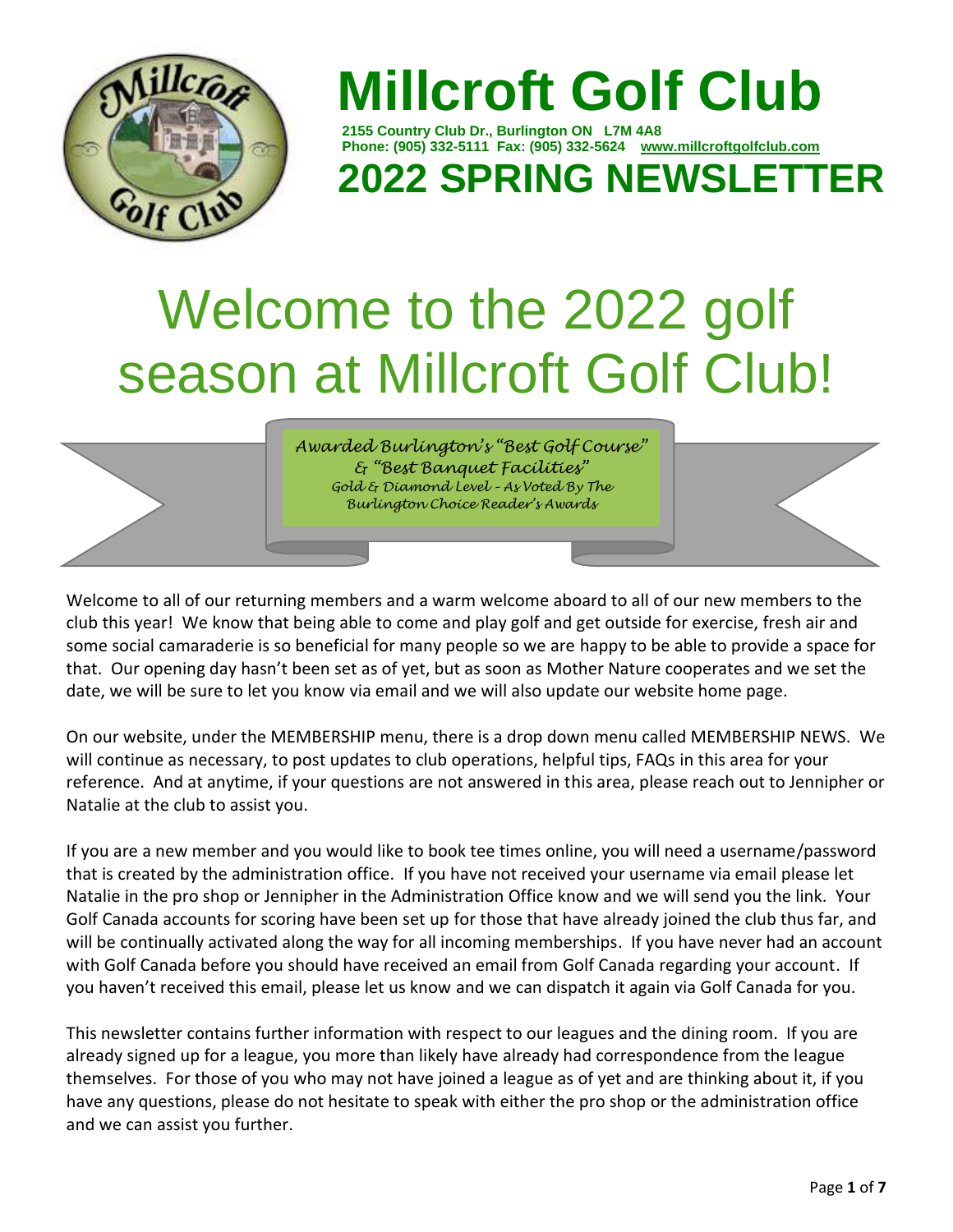We will continue when necessary to communicate with our members via email on any news or important information to share with you. We wish all of you a wonderful, long and enjoyable golf season and we truly thank for your business this year, be it through membership or as a public golfer.

Have a great year everyone and thank you for being on board with us!

Sincerely, The Management & Staff of Millcroft Golf Club

Jennipher Orr Natalie Grieve Martin Kastrau Manager of Administration **Director of Golf** Course Superintendent [jenniphero@bellnet.ca](mailto:jenniphero@bellnet.ca) [natalieh@bellnet.ca](mailto:natalieh@bellnet.ca) [martinkastrau@bellnet.ca](mailto:martinkastrau@bellnet.ca) Ph: 905-332-5111 ext. 25 Ph: 905-332-5111 ext.23

# **FROM THE MONDAY/WEDNESDAY SENIOR MENS' LEAGUE**

On behalf of myself and your Senior Men's Executive Committee, we would like to welcome back all of our returning members and extend a warm welcome to all of our new members. It has been a long winter and I'm sure everyone is looking forward to getting back out there.

As in previous years, our Monday sign-up sheets will be available on the Senior Men's bulletin board in the Men's Locker Room. The sheets will be available 3 weeks in advance and will be removed 10 days prior to the play date. Foursomes will then be arranged and you will receive an email with your tee time. Monday games are still being finalized but will follow a similar pattern to previous years. Our first game is tentatively scheduled for Monday, April 25th depending on weather.

For Wednesday games we would like to remind all members that you are responsible for booking your own tee times through the Millcroft website or directly through the Pro Shop. We make up our own foursomes or ask the Pro Shop that you be placed with peers when booking tee times with them. As in past years, Cleaners will be the game choice for the Wednesday competition.

Events, such as Tombstone, Dream Team, Young Pups Old Dogs and our league championship will round out the season.

A big thank you to our Executive Committee for volunteering their time to our League. As many of our executive committee have been volunteering for a number of years and indicated that this will be their final season, we are seeking volunteers to take on some of the roles that will be vacated and we ask that you please give this some serious consideration in order to keep our League running. We are always open to suggestions so please feel free to share your ideas with any member of the executive.

Our goal is to provide a fun environment for all where you can have a friendly round of golf as well as the fellowship of other members during or after a golf game.

Again, welcome back and your Executive wish you all a great 2022 season.

Bryan Muldoon, Captain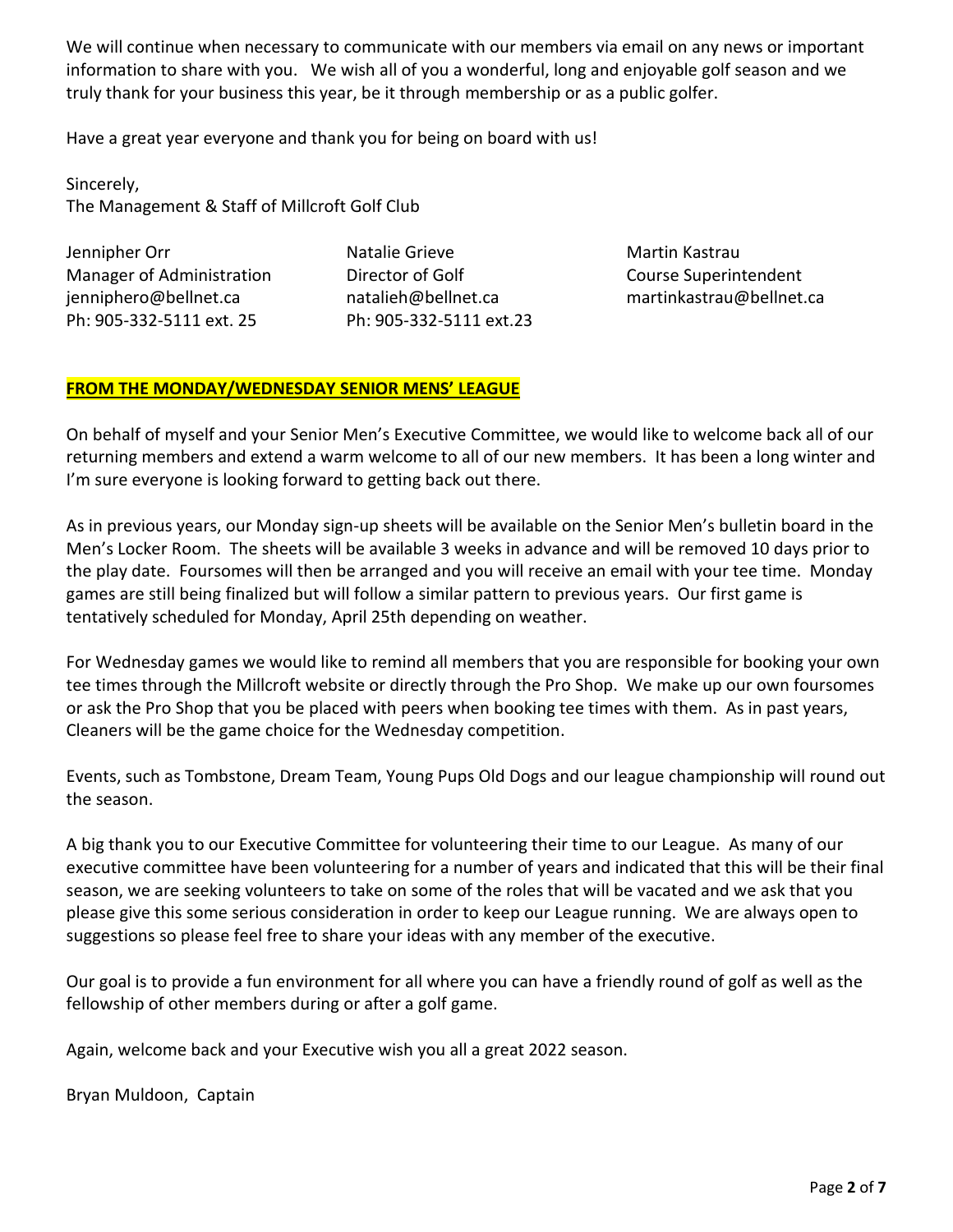Hello Ladies,

A warm welcome to all returning members and new members to the 2022 Tuesday Ladies Golf Season!

Our league plays 18 holes of golf every Tuesday morning and we get together afterwards to enjoy lunch and a good gab. There will also be a prize or two awarded to anyone with a good score, or a spectacular putting performance. But no matter your golfing skill level, you can be guaranteed a day of fun, exercise, and good companionship. And after the winter we've had, that's not a bad deal!

The only thing we ask is that you enter your golf scores into the computer EVERY week to establish your handicap. This not only benefits you (as you cannot win anything without a handicap), it also levels out the playing field so it's fair to everyone else. We thank you for your cooperation!  $\odot$ 

**The first official golf day will be Tuesday, May 3, 2022.** This will give you the opportunity to sign up for future games by filling in the sheet on the bulletin board which will be downstairs outside of the ladies' locker room at the club. We will then set up foursomes from this list.

**Opening Ladies' League breakfast will be held May 10 at 8:30 or 9:00.** It will a good opportunity to catch up with old friends, and welcome new and/or potential golfers to our league. We'll have an information session to make sure we're all up on the current golf/Covid situation, and ensure our new gals are comfortable and assured that there is always someone to go to if they have any questions or concerns.

This is not an official league golf day, so you will have to call the pro shop yourself if you want to play after breakfast. Breakfast will be free to all Tuesday Ladies league members.

We will have a booklet for each member with this season's events listed, some general information about Millcroft Golf Club and the Tuesday Ladies League, and a review of some of the new golf rules for 2022. There is also a bulletin board for the Tuesday Ladies League filled with information and signup sheets, located just outside the Ladies Locker Room downstairs in the Clubhouse.

As we gradually emerge from Covid, and get used to socializing and being together again, we will be offering a simpler, more streamlined program this year. Our focus is enjoyment, fun and an uncomplicated day of golf. With a few prizes thrown in – remember those handicaps!

I know each of you will find your own level of risk as far as masks are concerned, and will respond with respect and kindness to everyone's decision.

We look forward to seeing you all. If you have any questions/concerns, please don't hesitate to contact any of us.

Here's to a great golf season!

Debra Stafford & the 2022 Ladies Committee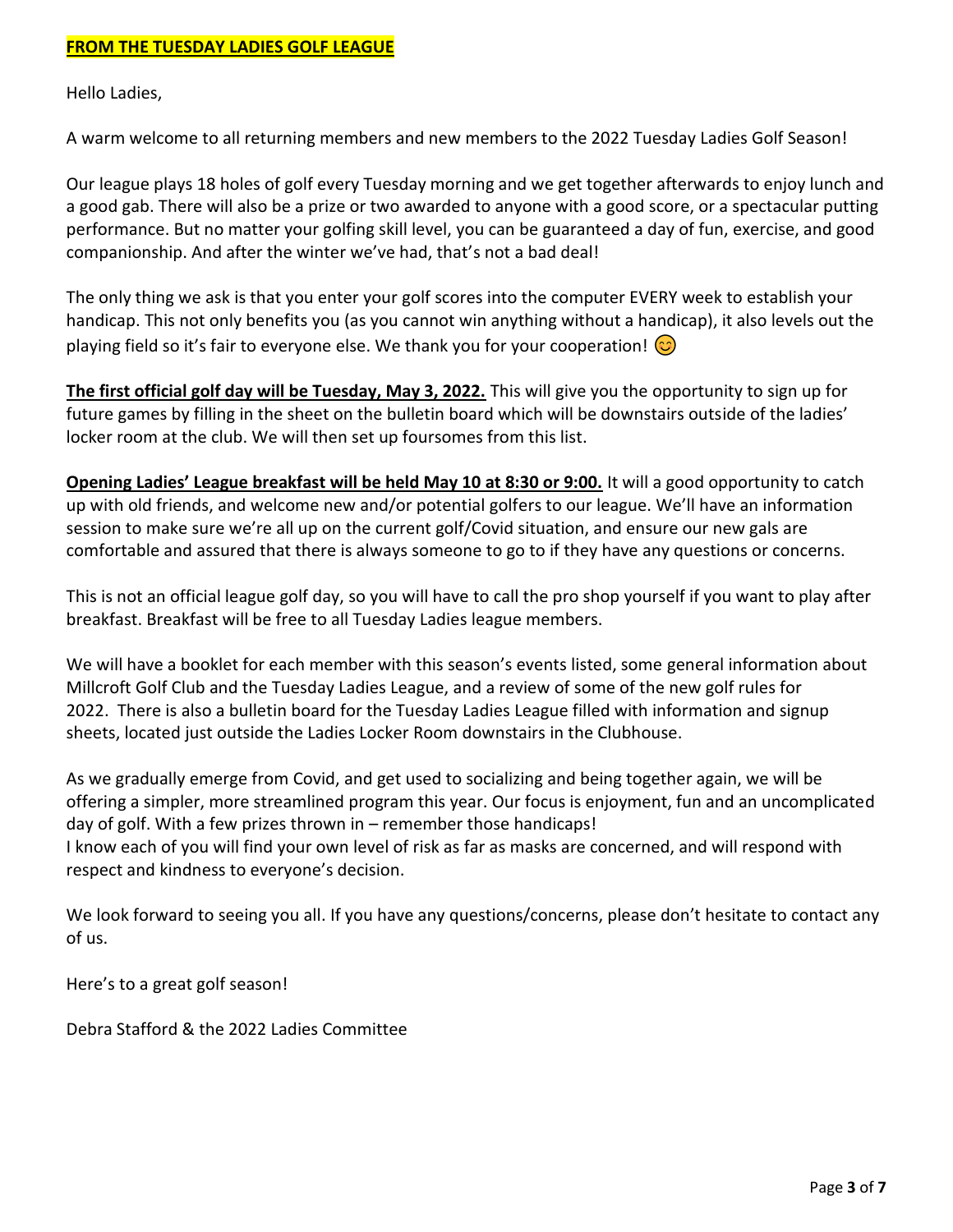# **FROM THE MIXED COUPLES LEAGUE**

We can't wait for another summer of fun and camaraderie at the Millcroft couples league! Welcome back to all of the returning couples, and a heartfelt welcome to any new golfers who are joining for the first time. This league is such a great way to meet new folks in the neighborhood, and have good fun, fresh air and exercise at the same time (and maybe the odd glass of wine :)

All skill levels are welcome. Even though this is a non-competitive group, we still play a different game each week with prizes being awarded to the winners. Just like last year, we will be playing a round of 18 holes on Friday mornings and meeting up after the game for lunch on the patio (weather permitting of course). It seems like everyone enjoyed that format last year and felt comfortable socializing outdoors, so we'll carry on the tradition.

After many wonderful years of organizing, Rick and Denise are passing the torch to Faye and Lynn while at the same time continuing to help them along (and to add the "glam" to any parties we are lucky enough to have this year!). So, any suggestions, compliments or complaints (ha!) should be sent to Lynn and Faye going forward.

Looking forward to seeing all of you again in the spring sunshine,

Lynn Bevan & Faye Doerffer [lynnbevan77@gmail.com,](mailto:lynnbevan77@gmail.com) text 416 358 1897 [fayedoerffer@hotmail.com,](mailto:fayedoerffer@hotmail.com) text 905 399 7158

# **FROM THE MENS' LEAGUE**

With the arrival of Spring, we want to welcome back all returning and new members for another great season of Millcroft Men's League competition, in 2022. Our membership numbers are looking great and should land somewhere over 50 players once all the registrations come in during the March and April. The easiest way to join is via Millcroft's Online Store on their website. Please remember you must be associate or game pkg. member to belong to our league.

We expect our indoor social activities to return this year as the club house is open... hurrah. George Robson, Barry Wyner and myself have stepped up as leaders this year but will turning to other league members to lead tournament and season long activities. More to come on this but league member should devote extra time to the league wherever possible. Listed below is new information for any of the first-time league players, but returning members should pay attention to as well.

# **1. Season Kick-off Event – Opening Scramble Tournament, Wednesday, April 27**

We open the season with a fun Scramble tournament on Wednesday, April 27. I will running this opening tournament this year. Your play need to confirmed sign up with the league by e-mailing your interest back to myself. The tournament entry fee is only \$10. This opening event is intended to help everyone re-connect and meet new players, so we will meet afterwards to socialize or announce the winners. Please indicate to me that you will participate and your current handicap so I can position teams of equal golfing ability. Also I would like one phone number that we most likely to reach you at if required a last minute golf change and added to the members list.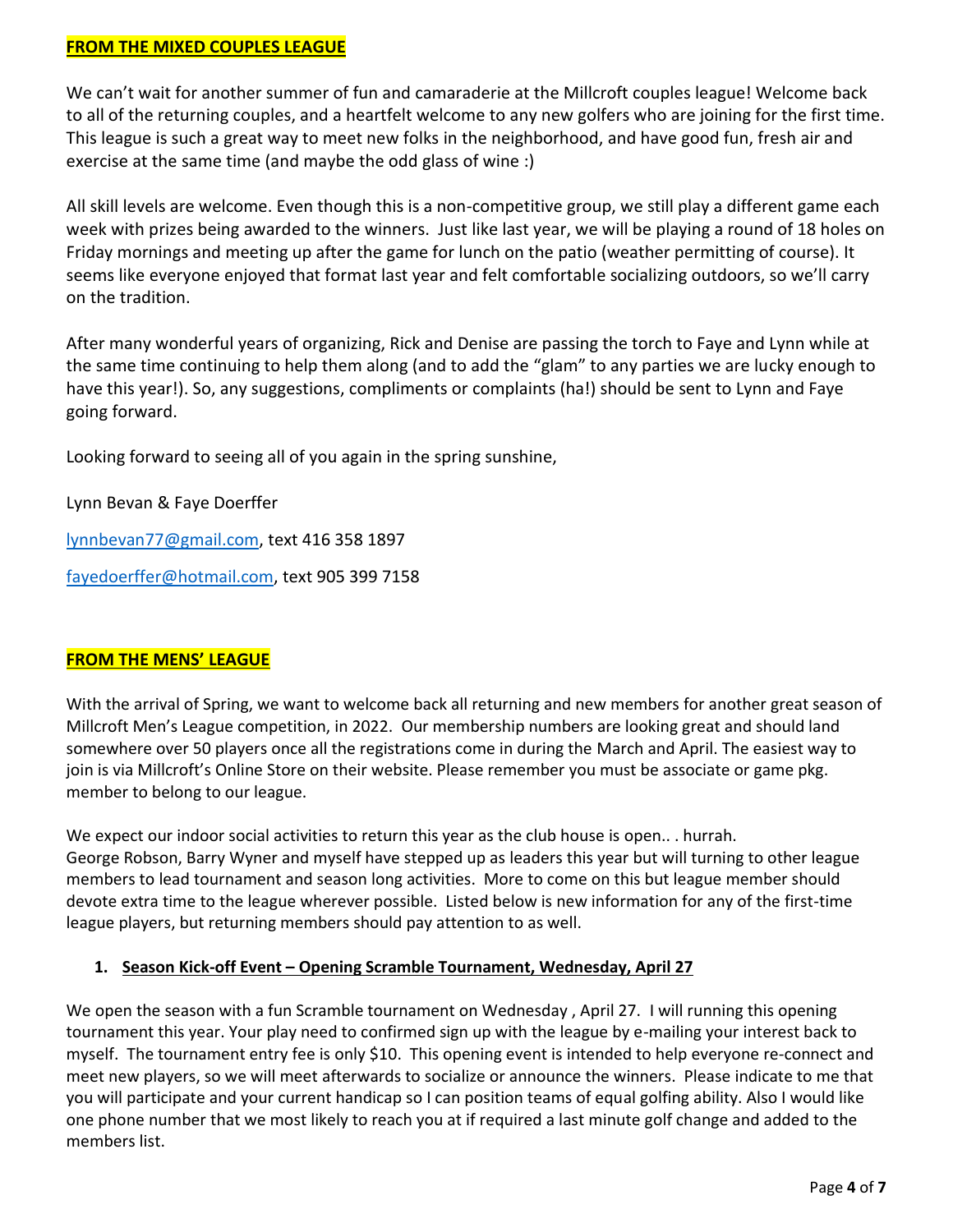# **2. Regular Weekly Games - starting Wednesday, May 4**

Our regular season of Wednesday games commences on May 4. As always, except for our tournament events, league players are responsible for booking their own tee times. This year, the club has set up their on-line booking system for league members to exclusively book their own times electronically between 2:30 and 4:20pm each week. We have 14 day advance booking privileges for this weekly block of time, however within 7 days of the date of play, any unused spaces will be opened up to the public. League members are not limited to only playing during these times for Wednesday games – if circumstances dictate you need to play earlier or later that day, you can book your round outside of those hours, however you still must have a minimum of 2 league players in any grouping for your scores to qualify for the competition.

# **3. Payment of Weekly Game Fees**

As was the case last year, the club is operating in a cash-less environment, so weekly entry fees (\$15) and tournament fees (\$20) will not be collected by the Golf Shop. We ask everyone to pay their weekly fees electronically by

e-transfers to [millcroftmensfee22@gmail.com](mailto:millcroftmensfee22@gmail.com). You can do this on a week by week basis if you like, but we prefer and recommend making transfers of larger amounts that can be banked for several upcoming games. For example, **to cover all 4 games and 2 tournaments to the end of May, we recommend an e-transfer amount of \$90**. The league will track all payments made with actual games played to credit everyone the correct amounts throughout the season. We will similarly track and credit players all their prize winnings as the season goes along. George Robson our Assistant Captain and Treasurer will be responsible for all financial transactions

## **4. Blue vs. Black Tee Blocks**

For our initial early season games, all league competitions will be played from the blue tee markers. This can be re-assessed later in the spring as the ground dries out and the firmer fairways provide more roll-out.

#### **5. Player Handicap Index**

Most scoring and league prizes are based on a player's net scoring results, so accurate, up-to-date handicap allowances are critical to making it a fair competition for all players. Your playing handicap for league play is equivalent to the blue tee course handicap for your current handicap index. PLEASE ensure you have entered all your eligible rounds of play from all games played, either at Millcroft or elsewhere, into the Golf Canada system so your handicap records are completely up-to-date and accurately represented. League officials or Millcroft staff do not enter scores into the handicap system on behalf of any player, so the responsibility always lies with the player. If you are unsure or have questions on how to use the Golf Canada handicap system, assistance is available so let us know. For those looking for additional information on the handicap system, a sheet is attached on Handicap System Basics.

#### **6. Weekly Scorecard Submissions**

Upon completion of a league game, scorecards for each group need to be signed and submitted in a timely manner, i.e. within 20 minutes after finishing the game. Scorecards can be physically submitted into the drop box provided just outside the Golf Shop, or by taking a photo of the card and e-mailing it to [MillcroftMen2020@gmail.com](mailto:MillcroftMen2020@gmail.com) . Make sure each player keeps a copy of their scores to enter into the Golf Canada system for handicap purposes - it is strongly recommended that scores be entered on the actual date of play, and on a hole-by-hole basis to maximize the benefits of the system's computational tools. Our Assistant Captain of Scoring Barry Wyner will lead the compilation of results each week.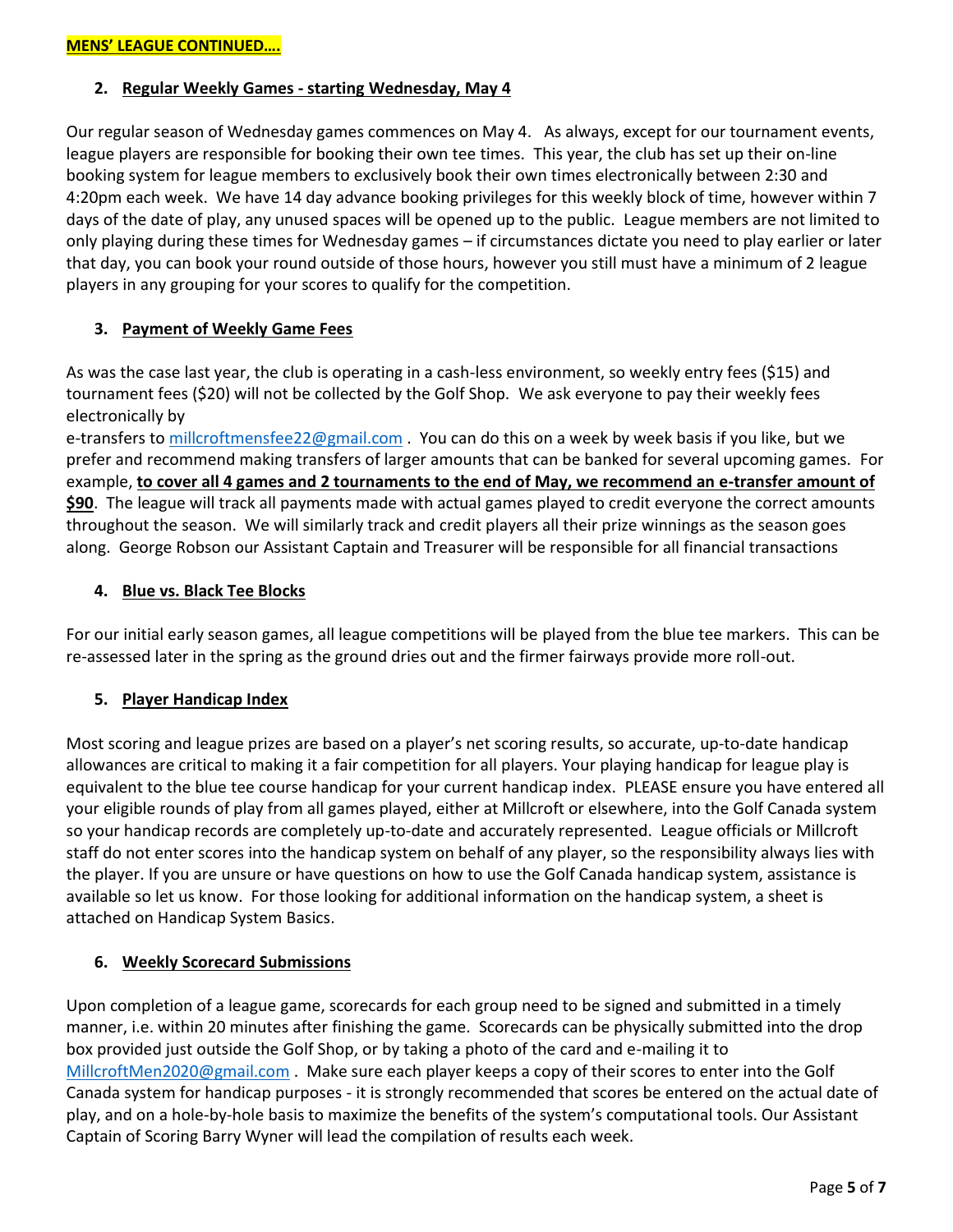## **7. Weekly Prize Amounts**

For regular Wednesday league games, cash prizes are offered for the best net scoring on the front 9, the back 9 and for 18 holes. The amounts and number of prizes offered each week is dependent on the size of the field – more golfers, means more prizes. League policy is to attempt, as best as possible, to offer prizes that reward approximately one third of the field (e.g. for a field of 30 golfers there should be a least 10 prizes to play for).

#### **8. Skins Game**

For each regular Wednesday league game, \$3.00 of the entry fee is put into a pot for a weekly Skins game, played on the front nine holes only. A sheet is attached to provide information on the weekly Skins game.

## **9. Weekly (virtual) 50/50 raffle draw**

For each regular Wednesday league game, \$2.00 of the entry fee is put into a pot for a weekly 50/50 raffle draw. All members playing in the weekly game will have their name entered into the raffle and we use an online random draw application to select the winning name for 50% of the pot.

## **10. Closest to the Pin Prizes**

In a typical year we would offer one or two Closest to the Pin prizes each week. Due to pandemic restrictions, we had to curtail this skills competition in 2020. The Club is reviewing if and/or when we will be able to reintroduce these prizes in 2022 – stay tuned!!

#### **11. Late Afternoon Tee Times**

There are a handful of league players who routinely need to book late afternoon tee times to accommodate their work schedules. Where possible we would like to see as many of these players team up to book times and play together, rather in a small scattering throughout the late afternoon. We will endeavour to create a roster of player's names who routinely play later in the day, and hopefully these players can exchange contact information and set up suitable groupings each week.

If there is anything that cause some confusion please ask ASAP. and if I don't know I will check with our league handbook ( or David Bloomer)

Come on spring weather!!

Mike Lothian Your Captain 2022